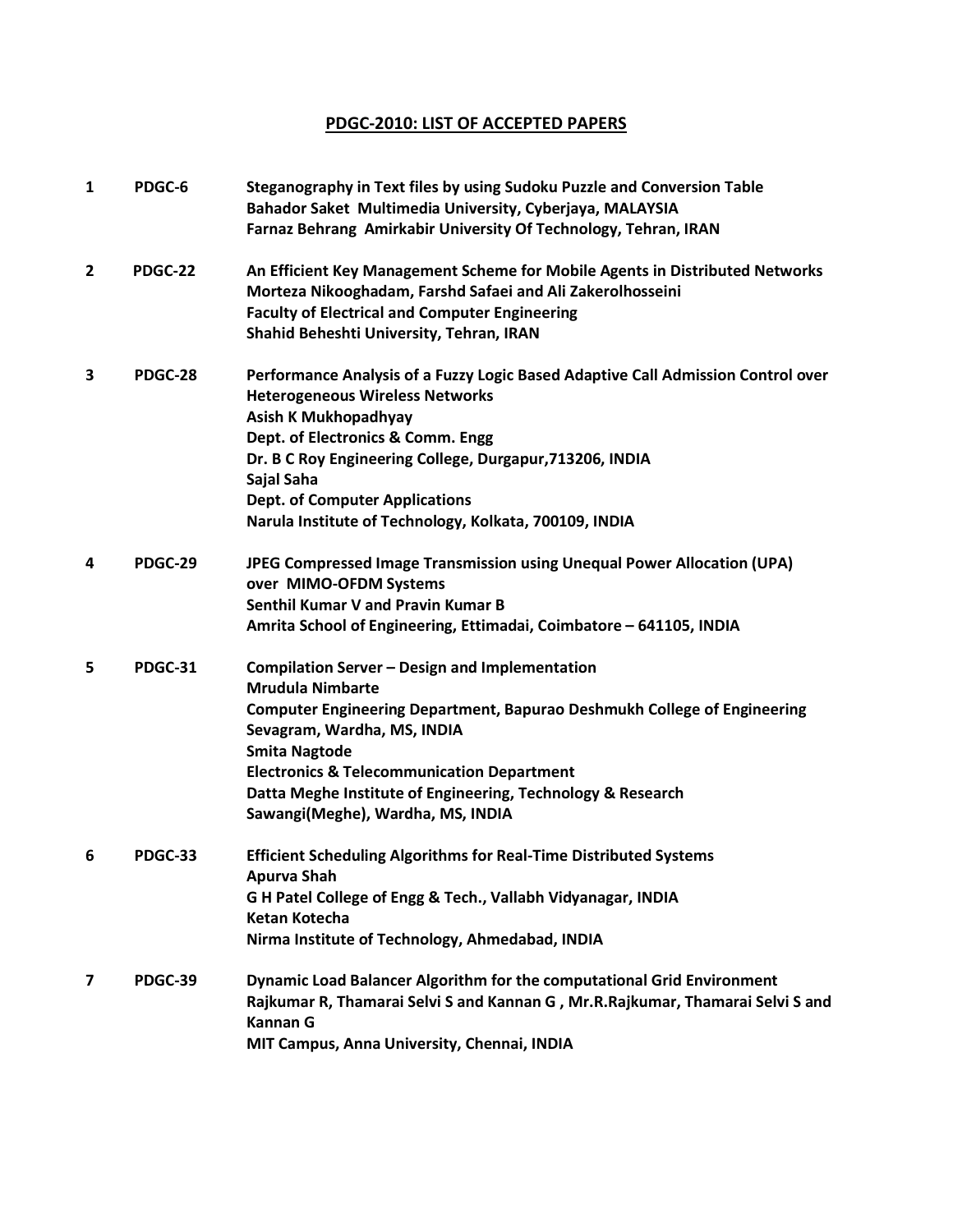| 8  | PDGC-41        | Pattern Based Network Security Using AdaBoost Algorithm<br>V. K. Pachghare, Vivek A. Patole<br><b>College of Engineering, Pune, INDIA</b><br>Parag Kulkarni<br>Capsilon Research Labs, Capsilon India, Pune, INDIA                                                                                                                                                 |
|----|----------------|--------------------------------------------------------------------------------------------------------------------------------------------------------------------------------------------------------------------------------------------------------------------------------------------------------------------------------------------------------------------|
| 9  | PDGC-46        | Randomness Evaluation of Stream Cipher for Secure Mobile Communication<br><b>Musheer Ahmad and Izharuddin</b><br>Department of Computer Engineering, ZH College of Engineering and Technology, AMU,<br>Aligarh, 202002, INDIA                                                                                                                                      |
| 10 | PDGC-47        | On Throughput Optimization of Multichannel Single Interface 802 11 Protocol in<br><b>Wireless Mesh Networks</b><br>Mushtaq Hussain and Qazi Ijaz Ali<br>Institute of Business and Management Sciences, Agricultural University, Peshawar,<br><b>PAKISTAN</b><br><b>Fazl e Hadi</b><br><b>Bahria University, Islamabad, PAKISTAN</b>                                |
| 11 | PDGC-58        | Security Architecture for Wormhole Detection & Prevention in IEEE 802 11 WLANs<br>Sandeep Kumar, Krishna Kant Agrawal and V.S.Shankar Sriram<br>Birla Institute of Technology, Mesra, Ranchi, INDIA                                                                                                                                                                |
| 12 | PDGC-62        | <b>Optimizing Resources in Real-time Scheduling for Fault Tolerant Processors</b><br>Radhamani Pillay Pillay, Amrita Vishwa Vidyapeetham, Coimbatore, INDIA<br>Senthil Kumar Chandran, AERB-Safety Research Institute, Kalpakkam, INDIA<br>Sasikumar Punnekkat, M"alardalen Real-Time Research Centre, M"alardalen University,<br>V"aster°as, SWEDEN               |
| 13 | <b>PDGC-67</b> | Several Approaches to Parallel Computing in the Boolean Domain<br><b>Bernd Steinbach and Wolfram Wessely</b><br>Institute of Computer Science, Freiberg University of Mining and Technology<br><b>Freiberg, GERMANY</b><br><b>Christian Posthoff</b><br>Department of Mathematics & Computer Science, University of the West Indies,<br><b>TRINAD &amp; TOBAGO</b> |
| 14 | <b>PDGC-70</b> | BER Performance Improvement in OFDM Systems using Equalization Algorithms<br>Davinder Saini and Bhasker Gupta<br><b>Department of Electronics and Communication,</b><br>Jaypee University of Information Technology,<br>Waknaghat, Solan, H.P., 173215, INDIA                                                                                                      |
| 15 | <b>PDGC-71</b> | <b>Grid based Real Time Collaborative System</b><br>R.Manavalan, Kishor Gupta, Subrata Chattopadhyay, Mangala<br>Centre for Development of Advanced Computing (C-DAC), Bangalore, INDIA                                                                                                                                                                            |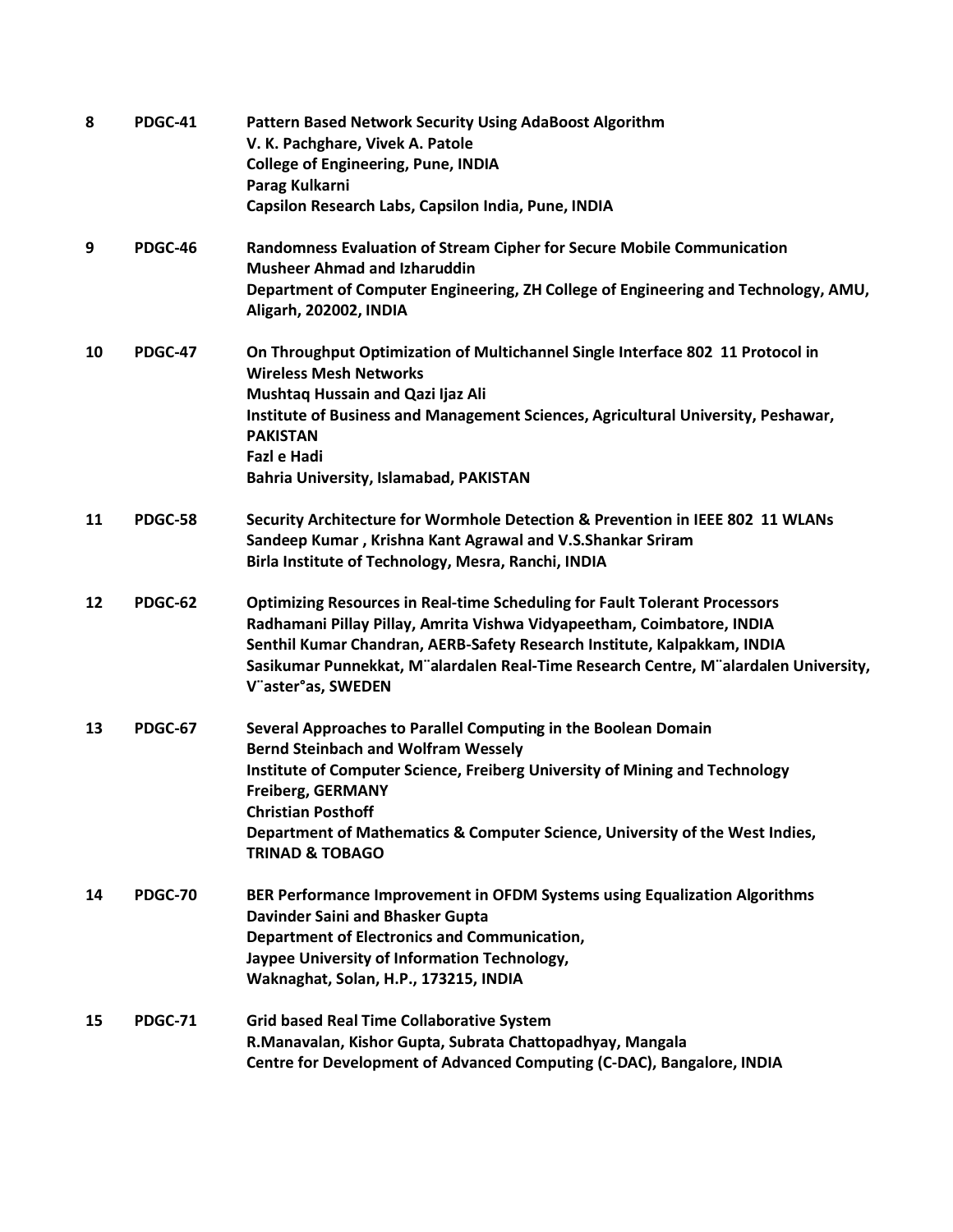| 16 | PDGC-73         | Enhanced Implementation of the NTRU-Encrypt Algorithm Using Graphics Cards<br><b>Abdel Alim Kamal and Amr M. Youssef</b><br><b>Concordia Institute for Information Systems Engineering</b><br>Concordia University, Montreal, CANADA                                                |
|----|-----------------|-------------------------------------------------------------------------------------------------------------------------------------------------------------------------------------------------------------------------------------------------------------------------------------|
| 17 | <b>PDGC-77</b>  | A Swarm Intelligence Approach to the Minimum Reload Cost Spanning Tree Problem<br>Abobakr Khalil and Alok Singh,<br>Department of Computer & Information Sciences, University of Hyderabad, INDIA                                                                                   |
| 18 | PDGC-80         | <b>Bit Plane Slicing Technique for IRIS based Biometric System</b><br>Banshidhar Majhi, Phalguni Gupta, Hunny Mehrotra and Badrinath Srinivas<br><b>Department of Computer Science and Engineering</b><br>Indian Institute of Technology Kanpur<br>Kanpur, INDIA                    |
| 19 | PDGC-83         | Design and Implementation of Fixed Accounting Strategy for Dynamic IP Based<br><b>Networks</b><br>Deepa Shenoy, Venugopal K R and Chandrakanth Naikodi<br>Dept. of Computer Science and Engg, University Visveswaraya College of Engineering<br>K. R. Circle, Bangalore - 01, INDIA |
| 20 | PDGC-84         | Protocol to Simulate Application of RFID Technology in Public Transportation System<br>Deepa Shenoy, Venugopal K R and Chandrakanth Naikodi<br>Dept. of Computer Science and Engg, University Visveswaraya College of Engineering<br>K. R. Circle, Bangalore - 01, INDIA            |
| 21 | PDGC-87         | Localized Algorithm for Connected Set Cover Partitioning in Wireless Sensor Networks<br>Nargis Pervin, Dipankar Layek, Nabanita Das<br>Indian Statistical Institute, 203, B. T. Road, Kolkata-700108, INDIA                                                                         |
| 22 | PDGC-93         | Swarm Intelligence based Resource Allocation Algorithm for Cognitive Radio Network<br>Siba K. Udgata, K. Praveen Kumar and Samrat L. Sabat<br>School of Physics, University of Hyderabad, Hyderabad, 500046, INDIA                                                                  |
| 23 | PDGC-94         | Performance Evaluation of Constrained Flooding Routing Protocol for WSNs Based on<br><b>Path Loss Exponent</b><br>Deepti Gupta and Ajay K Sharma<br>Department of Computer Science and Engineering, National Institute of Technology,<br>Jalandhar, Punjab, INDIA                   |
| 24 | PDGC-96         | <b>Content-Based Image Retrieval in Grid Computing</b><br>Kheira Belkheir and lynda Zaoui<br>Department Computer Science, Technology and Science University Mohamed Boudiaf<br>USTO, Oran, ALGERIA                                                                                  |
| 25 | <b>PDGC-100</b> | The Dynamic Replica Strategy in Data Grids<br>Zoulikha Maghni Sandid and Hafida BELBACHIR<br>USTO. LSSD Laboratory, University of sciences and Technology of ORAN, ALGERIA                                                                                                          |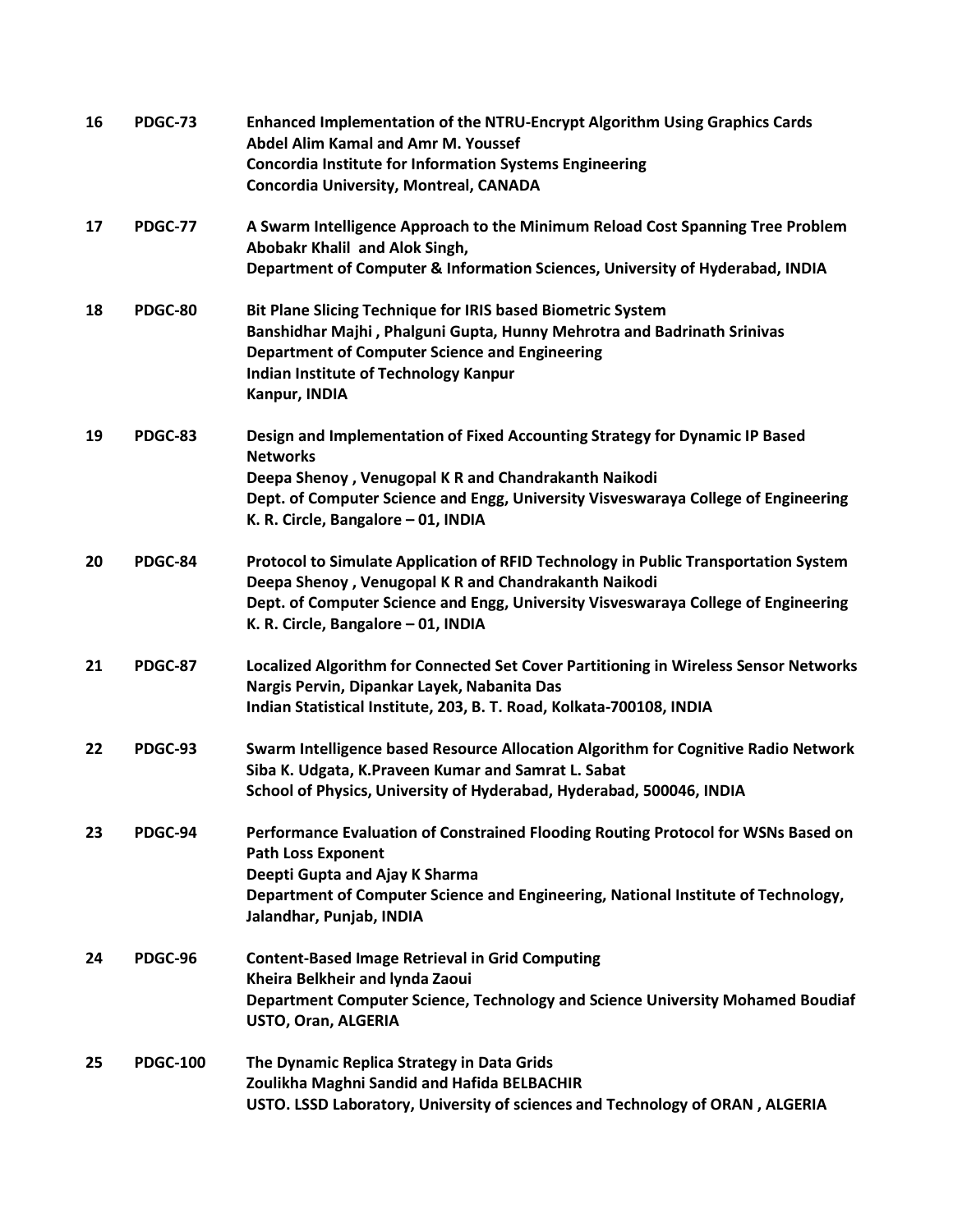| 26 | <b>PDGC-101</b> | A Fast Genetic Algorithm Based Static Heuristic for Scheduling Independent Tasks on<br><b>Heterogeneous Systems</b><br>Gaurav Menghani<br><b>Department of Computer Engineering,</b> |
|----|-----------------|--------------------------------------------------------------------------------------------------------------------------------------------------------------------------------------|
|    |                 | Thadomal Shahani Engineering College, Mumbai, INDIA                                                                                                                                  |
| 27 | <b>PDGC-102</b> | An Efficient Approach to Web Page Classification using Non-Linear Cellular Automata<br><b>Anirban Kundu and Debasis Roy</b>                                                          |
|    |                 | 11/D, Balai Mistry Lane, Howrah-711103, West Bengal, INDIA                                                                                                                           |
| 28 | <b>PDGC-110</b> | Implementing Digital Signature with RSA Encryption Algorithm to Enhance the Data<br><b>Security in Cloud Computing</b>                                                               |
|    |                 | Uma Somani and Kanika Lakhani                                                                                                                                                        |
|    |                 | Somany Institute of Technology & Management, Rewari, INDIA<br><b>Manish Mundra</b>                                                                                                   |
|    |                 | <b>Global Logic Private Limited, Pune, INDIA</b>                                                                                                                                     |
| 29 | <b>PDGC-120</b> | Recovery of N process deadlock using Auction Theory                                                                                                                                  |
|    |                 | Pramod Mane, Shalini Gupta and Gautam Bandyopadhyay                                                                                                                                  |
|    |                 | <b>Department of Information Technology</b><br>NIT Durgapur, 713209, INDIA                                                                                                           |
| 30 | <b>PDGC-122</b> | Decentralized P2P Grid Resources Discovery Model in LC-Trie Structured overlays                                                                                                      |
|    |                 | Priyanka Vashisht and Anju Sharma                                                                                                                                                    |
|    |                 | #125 street no. 4A sidhu colony Patiala, INDIA                                                                                                                                       |
| 31 | <b>PDGC-123</b> | <b>IMCC Protocol in Heterogeneous Wireless Sensor Network for High Quality Data</b>                                                                                                  |
|    |                 | <b>Transmission in Military Applications</b>                                                                                                                                         |
|    |                 | Kakelli Anil Kumar                                                                                                                                                                   |
|    |                 | Dept of IT, Anurag Engg, College, JNTUH, Kodad, AP, INDIA                                                                                                                            |
| 32 | <b>PDGC-126</b> | Fast Handoff Mechanism in WLANs Based on Neighbor Graph<br>Debabrata Sarddar and Tarasankar Patra                                                                                    |
|    |                 | Dept. of Electronics and Telecommunication Engg., Jadavpur University, Kolkata, INDIA                                                                                                |
|    |                 | <b>Tapas Jana</b>                                                                                                                                                                    |
|    |                 | Dept. of Electronics and Comm. Engg., Netaji Subhash Engg College, Kolkata, INDIA<br><b>Utpal Biswas</b>                                                                             |
|    |                 | Department of Computer Science and Engg, University of Kalyani, Nadia, W.B., INDIA                                                                                                   |
| 33 | <b>PDGC-128</b> | Secure Multiparty Privacy Preserving Data Aggregation by Modular Arithmetic<br>Arijit Ukil, Jaydip Sen                                                                               |
|    |                 | Innovation Labs, Tata Consultancy Services, Kolkata, INDIA                                                                                                                           |
| 34 | <b>PDGC-130</b> | A Handoff Management for Next Generation Wireless Systems                                                                                                                            |
|    |                 | Debabrata Sarddar, Joydeep Banerjee and Souvik Kumar Saha                                                                                                                            |
|    |                 | Dept. of Electronics and Telecommunication Engg, Jadavpur University, Kolkata, INDIA                                                                                                 |
|    |                 | <b>Tapas Jana</b><br>Dept. of Electronics and Comm. Engg, Netaji Subhash Engg College, Kolkata, INDIA                                                                                |
|    |                 |                                                                                                                                                                                      |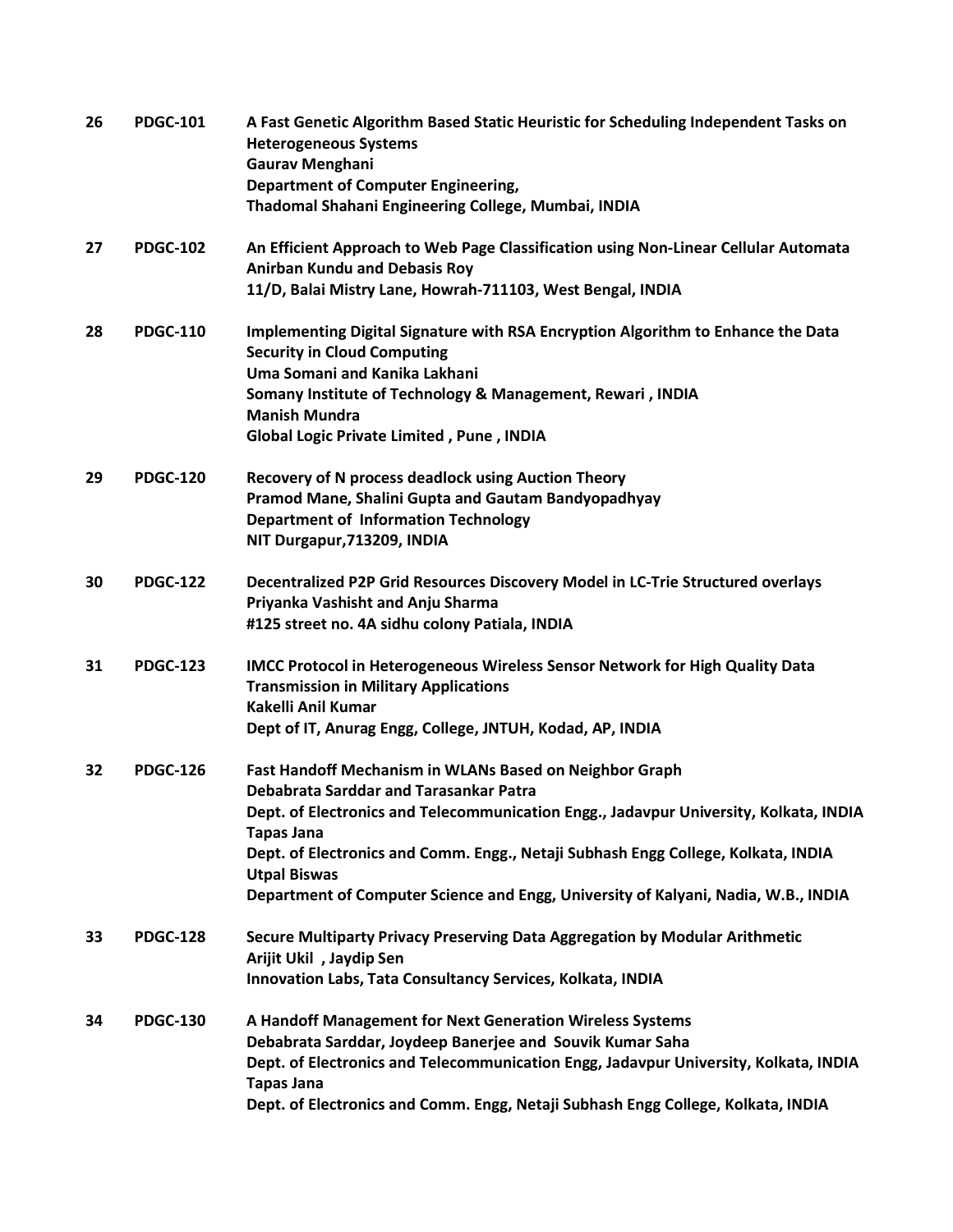| 35 | <b>PDGC-131</b> | An efficient multi code assignment scheme to reduce call establishment delay for<br><b>WCDMA</b> networks<br>Davinder Saini and Vipin Balyan                                                                  |
|----|-----------------|---------------------------------------------------------------------------------------------------------------------------------------------------------------------------------------------------------------|
|    |                 | Dept. of Electronics and Communication Engg, JUIT, Solan, H.P., INDIA                                                                                                                                         |
| 36 | <b>PDGC-132</b> | <b>Introduction of a Grid-Aware Portlet for Numerical Calculations</b><br>Hrachya Astsatryan, Vladimir Sahakyan, Yuri Shoukourian, Myasnik Srapyan, Michel<br>Daydé, Aurelie Hurault, Romulus Grigoras        |
|    |                 | Institute for Informatics and Automation Problems, National Academy of Sciences of<br>Armenia, ARMENIA                                                                                                        |
|    |                 | Michel Daydé, Aurelie Hurault, Romulus Grigoras,<br>Institut de Recherche en Informatique de Toulouse, Ecole Nationale Supérieure<br>d'Electrotechnique, d'Electronique, d'Informatique, d'Hydraulique et des |
|    |                 | <b>Télécommunications, FRANCE</b>                                                                                                                                                                             |
| 37 | <b>PDGC-133</b> | An Improved Trust Calculation Method for Mobile Adhoc Network<br><b>Amit Chauhan</b>                                                                                                                          |
|    |                 | Institute of Engineering and Science, IPS Indore, INDIA                                                                                                                                                       |
| 38 | <b>PDGC-134</b> | Ray Tracing using Symmetric Multiprocessor Environment<br>Bamnote G. R. and Petkar H. J.                                                                                                                      |
|    |                 | Dept. of Comp. Sci. & Engg, Sant Gadge Baba Amaravati University, Maharashtra, INDIA                                                                                                                          |
| 39 | <b>PDGC-135</b> | A Robust and Fault-Tolerant Distributed Intrusion Detection System<br><b>Jaydip Sen</b>                                                                                                                       |
|    |                 | Innovation Lab, Tata Consultancy Services Ltd., Kolkata, INDIA                                                                                                                                                |
| 40 | <b>PDGC-138</b> | A Scalable Parallel Wavelet Transform Based Finite Element Solver<br>Sarosh Mumtaz Quraishi and Sandeep Kumar                                                                                                 |
|    |                 | Department of Mechanical Engineering, Institute of Technology,<br>Banaras Hindu University, Varanasi-221005, INDIA                                                                                            |
| 41 | <b>PDGC-146</b> | An IPC Key Management Scheme for Wireless Sensor Network<br>Ritu Sharma, Yogesh Chaba and Yudhvir Singh                                                                                                       |
|    |                 | Dept. of Comp. Sci. and Engg., Guru Jambheshwar University of Sci & Tech, Haryana,<br><b>INDIA</b>                                                                                                            |
| 42 | <b>PDGC-150</b> | Window based security-sensitive scheduling for real-time application on cluster<br>Rajib Lochan Jana, Rama Shankar Yadav and Sarsij Tripathi                                                                  |
|    |                 | Dept. of Comp. Sci. & Engg, Motilal Nehru National Institute of Tech., Allahabad, INDIA                                                                                                                       |
| 43 | <b>PDGC-154</b> | Query slicing with pipeline processing: An effective approach towards improving<br>application performance in a multicore environment                                                                         |
|    |                 | Prabin Ranjan Sahoo, Sujit kale and Hitesh Shetty<br>Tata consultancy services, Mumbai, INDIA                                                                                                                 |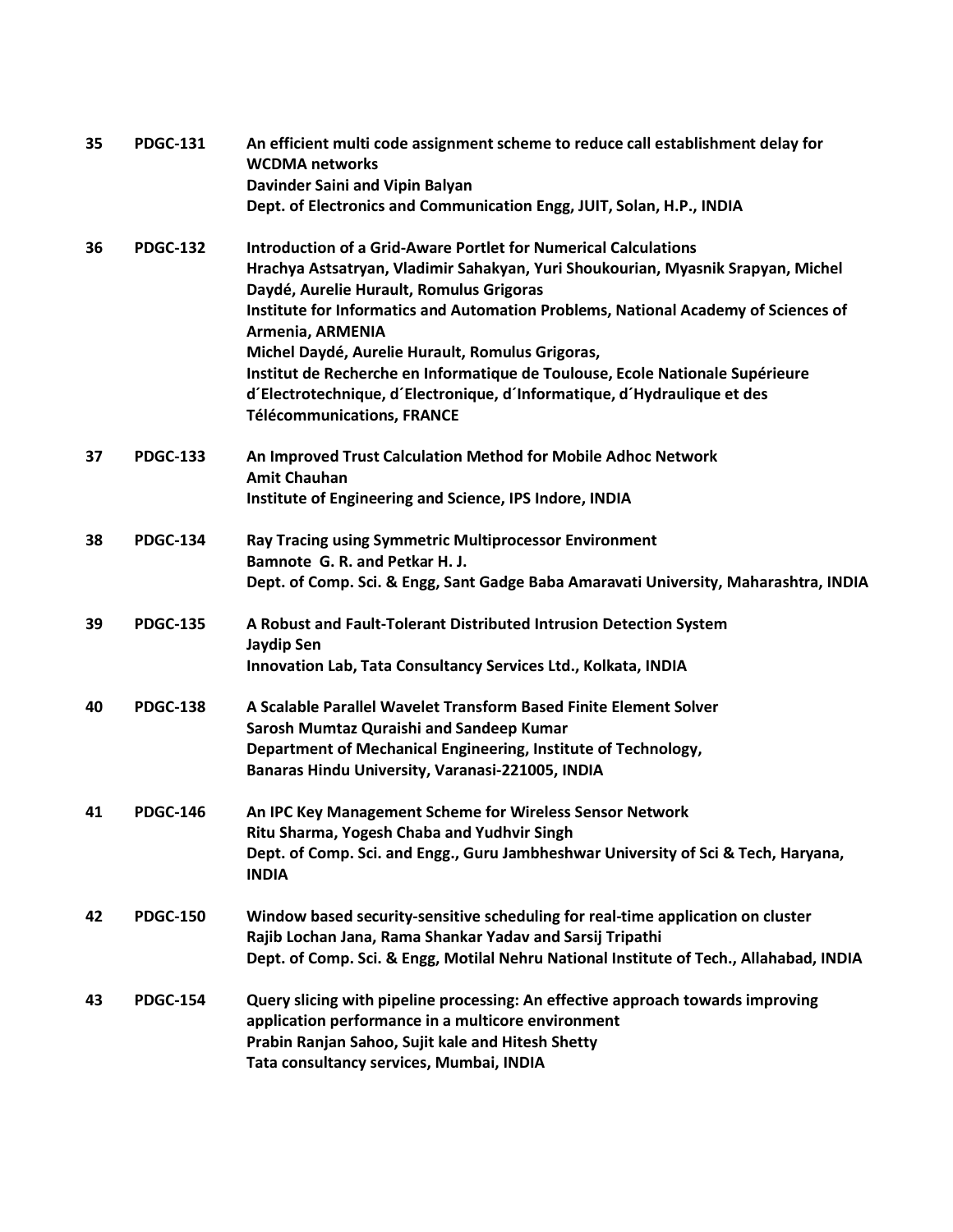| 44 | <b>PDGC-156</b> | <b>Cooperative Distributed Problem Solving through Ad Hoc Agent Coalitions</b><br>Vivek Kumar Singh, Subuhi Husaini and Akanksha Singh<br>Department of Computer Science, Banaras Hindu University, Varanasi, INDIA                                                                                                                                                                                                                          |
|----|-----------------|----------------------------------------------------------------------------------------------------------------------------------------------------------------------------------------------------------------------------------------------------------------------------------------------------------------------------------------------------------------------------------------------------------------------------------------------|
| 45 | <b>PDGC-157</b> | <b>Performance Isolation and Scheduler Behavior</b><br><b>Gauray Somani</b><br>LNM-IIT, Jaipur, Rajasthan, INDIA<br><b>Sanjay Chaudhary</b><br>DA-IICT, Gandhinagar, Gujarat, INDIA                                                                                                                                                                                                                                                          |
| 46 | <b>PDGC-159</b> | A Novel protocol for Secure Data Storage in Data Grid<br>Sudalai Muthu T<br>Computer Science and engineering, Hindustan university, Chennai, Tamilnadu, INDIA                                                                                                                                                                                                                                                                                |
| 47 | <b>PDGC-162</b> | SRP: A Speedy Routing Protocol for Vehicular Ad hoc Network<br>Soumyabrata Saha, Suparna DasGupta, Sayan Maitra and Subhas RoyChowdhury<br>JIS College of Engineering, West Bengal, INDIA                                                                                                                                                                                                                                                    |
| 48 | <b>PDGC-167</b> | <b>Ensuring Data Storage Security in Cloud Computing using Sobol Sequence</b><br>Pasupuleti Syam Kumar, Dr R Subramanian and Thamizh Selvam D<br>Dept of Computer Science, School Of Engineering,<br>Pondicherry University, Puducherry. INDIA                                                                                                                                                                                               |
| 49 | <b>PDGC-170</b> | <b>Stopping Communication of Malicious Nodes in MANETs using Authorized Tokens</b><br>Chandrakant N, Swati P Joshi, P Deepa Shenoy and Venugopal K R<br>Department of Computer Science and Engineering, University Visvesvaraya College<br>of Engineering, Bangalore University, Bangalore, INDIA<br><b>L</b> M Patnaik<br>Defense Institute of Advanced Technology, Pune, INDIA                                                             |
| 50 | <b>PDGC-171</b> | Persistent data Structure Library for C++ Applications<br>K. A. T. A. Jayasekara and Sanath Jayasena<br>Department of Computer Science & Engineering, University of Moratuwa, Katubedda,<br>Moratuwa, SRI LANKA                                                                                                                                                                                                                              |
| 51 | <b>PDGC-172</b> | Performance analysis of Web services in mobile environment using SWN and WAP<br>protocol<br><b>Fatoumata BALDE, Mbaye SENE and Youssou KASSE</b><br>Laboratoire Lamsade, Universit 'e ParisDauphine, FRANCE                                                                                                                                                                                                                                  |
| 52 | <b>PDGC-174</b> | An Efficient Negotiation Based Algorithm for Resources Advanced Reservation Using<br><b>Hill Climbing in Grid Computing System</b><br>Seijedeh Yasaman Rashida<br>Arak branch, Islamic Azad University, Arak, IRAN<br><b>Mohammad TeshnehLab</b><br>Electrical Eng.K.N.Tossi University, Tehran, IRAN<br><b>Amir Masoud Rahmani</b><br>Computer Engineering Department, Islamic Azad University science and research<br>branch, Tehran, IRAN |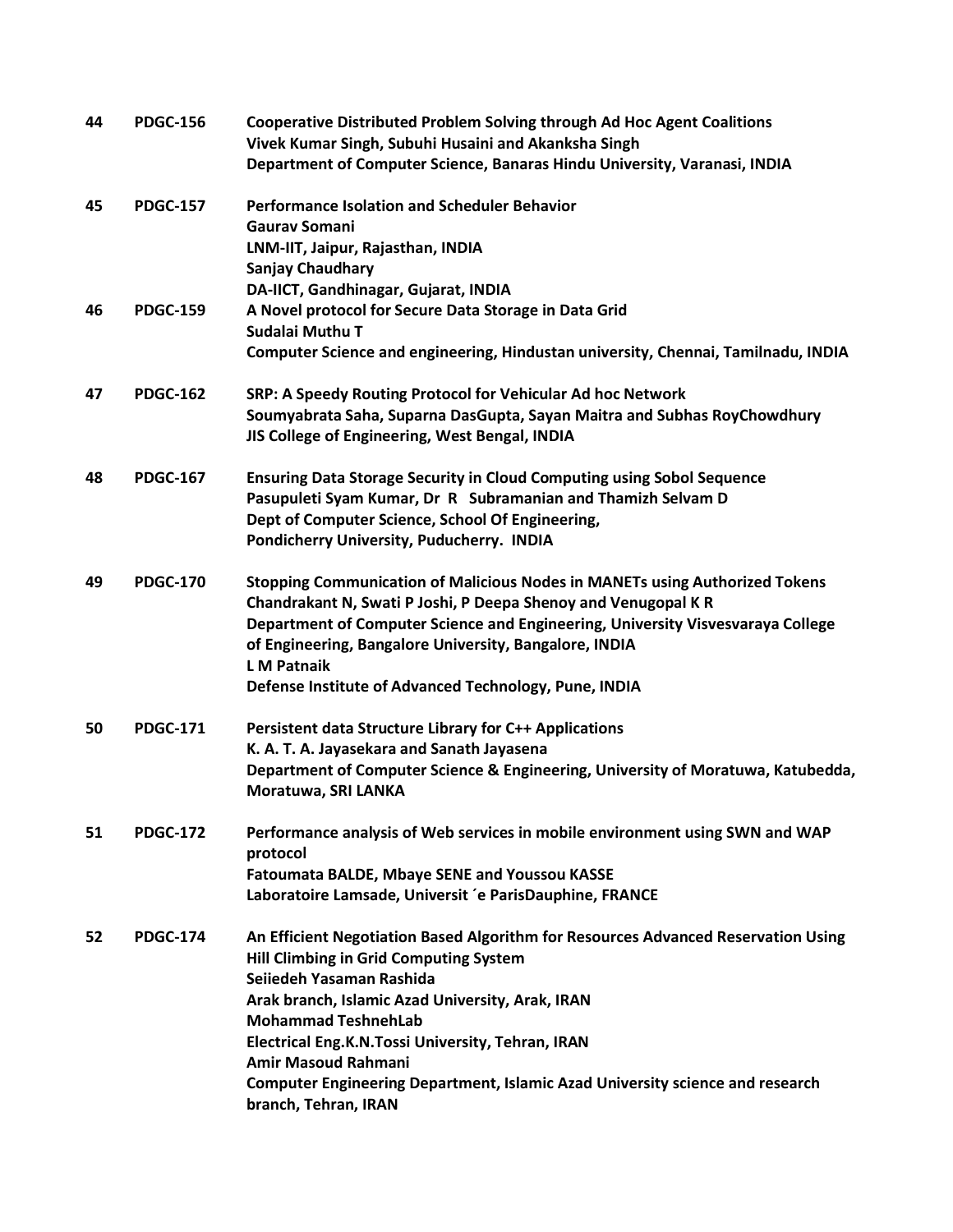| 53 | <b>PDGC-177</b> | Scheduling Tasks in Mobile Grid Environment using Mobility based Resource Prediction<br>S.Stephen Vaithiya and S. Mary Saira Bhanu          |
|----|-----------------|---------------------------------------------------------------------------------------------------------------------------------------------|
|    |                 | Dept. of Computer Science Engg, National Institute of Technology, Tiruchirappalli, INDIA                                                    |
| 54 | <b>PDGC-178</b> | Efficient Energy Constrained Scheduling Approach for Dynamic Real Time System<br>Ranvijay and Rama Shankar Yadav                            |
|    |                 | Department of Computer Science and Engineering,                                                                                             |
|    |                 | Motilal Nehru National Institute of Technology, Allahabad, INDIA<br><b>Smriti Agrawal</b>                                                   |
|    |                 | Department of Computer Science and Engineering, JUIT, Solan, INDIA                                                                          |
| 55 | <b>PDGC-188</b> | A Realistic Model for Runtime Incremental Task Scheduling in Distributed Memory<br><b>Multiprocessor Systems</b><br><b>Subhasis Mallick</b> |
|    |                 | B.P.Poddar Institute of Management & Technology, Calcutta, INDIA<br>Amitava Sinha                                                           |
|    |                 | West Bengal University of Technology, Calcutta, INDIA                                                                                       |
| 56 | <b>PDGC-193</b> | <b>Fault Tolerant Routing Using Improved Safety Vectors</b><br>Rajib K. Das                                                                 |
|    |                 | Dept. of Comp. Sci. & Engg., University of Calcutta, Kolkata - 700009, INDIA                                                                |
| 57 | <b>PDGC-196</b> | Scalable link analysis algorithm for a distributed memory environment<br><b>Joy James Prabhu</b>                                            |
|    |                 | College of Engineering, Anna University, Chennai, INDIA                                                                                     |
| 58 | <b>PDGC-200</b> | <b>Adaptive Resource Discovery Models and Resource Selection in Grids</b><br>Ram mohan Rao Kovvur,                                          |
|    |                 | Dept. of Computer Science and Engg, Vasavi College of Engg, Hyderabad, A.P. INDIA<br>VijayaKumar Kadappa                                    |
|    |                 | Dept. of Computer Applications, Vasavi College of Engineering, Hyderabad, A.P. INDIA<br>S Ramachandram                                      |
|    |                 | Department of Computer Science and Engg, Osmania University, Hyderabad, A.P. INDIA<br>A Govardhan                                           |
|    |                 | Dept. of Computer Science and Engineering, JNT University, Hyderabad, A.P. INDIA                                                            |
| 59 | <b>PDGC-203</b> | Learning With Distributed Data in Wireless Sensor Network                                                                                   |
|    |                 | Meenakshi Panda, P M Khilad and T Panigrahi                                                                                                 |
|    |                 | Department of ECE, National Institute of Technology Rourkela-769008, INDIA                                                                  |
| 60 | <b>PDGC-204</b> | Privacy-Preservation Naïve Bayes Classification using Trusted Third Party and Different                                                     |
|    |                 | <b>Offset Computation over Distributed Databases</b>                                                                                        |
|    |                 | Keshavamurthy B.N., Mitesh Sharma and Durga Toshniwal                                                                                       |
|    |                 | Department of Electronics & Computer Engineering, Indian Institute of Technology,<br>Roorkee, Uttarkhand, INDIA                             |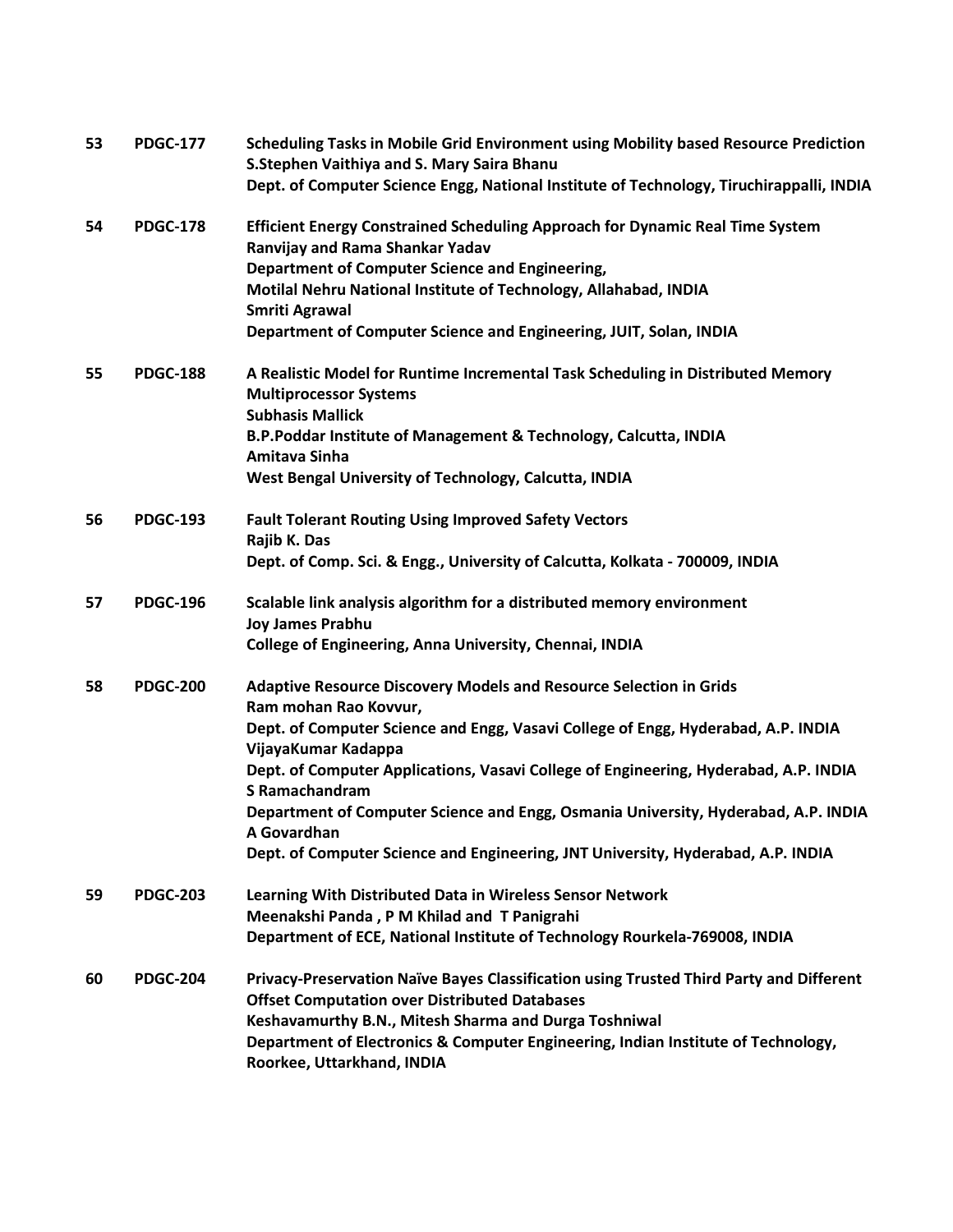| 61 | <b>PDGC-207</b> | <b>Optimized Grid Scheduling Using Two Level Decision Algorithm (TLDA)</b><br>Jayant Umale, Keshavamurthy B.N., Mitesh Sharma and Durga Toshniwal<br>Indian Institute of Technology, Roorkee, Uttarkhand, INDIA<br>Sunita Mahajan<br>MET's Institute of Computer Science, Bandra(W), Mumbai, INDIA                                                                                   |
|----|-----------------|--------------------------------------------------------------------------------------------------------------------------------------------------------------------------------------------------------------------------------------------------------------------------------------------------------------------------------------------------------------------------------------|
| 62 | <b>PDGC-208</b> | A Heterogeneous Power Efficient Load Balancing Target-Monitoring Protocol for Sensor<br><b>Networks</b><br>Samayveer Singh and Ajay K Sharma<br>Dept. of Computer Science and Engg., National Institute of Technology, Jalandhar, INDIA                                                                                                                                              |
| 63 | <b>PDGC-222</b> | <b>Client cache for PVFS2</b><br>Hugo E. Camacho, Erik Nieto, Antonio F. Díaz, Mancia Anguita and Julio Ortega<br>Department of Computer Architecture and Technology, University of Granada, SPAIN                                                                                                                                                                                   |
| 64 | <b>PDGC-227</b> | E-DEEC- Enhanced Distributed Energy Efficient Clustering Scheme for heterogeneous<br><b>WSN</b><br>Parul Saini and Ajay K. Sharma<br>Department of Computer Science & Engineering, Dr. B. R. Ambedkar National Institute<br>of Technology, Jalandhar, Punjab, 144011, INDIA                                                                                                          |
| 65 | <b>PDGC-236</b> | <b>Text Document Clustering Based on Frequent Concepts</b><br><b>Rekha Baghel and Renu Dhir</b><br><b>Department of Computer Science &amp; Engineering</b><br>Dr. B. R. Ambedkar National Institute of Technology, Jalandhar, Punjab 144011, INDIA                                                                                                                                   |
| 66 | <b>PDGC-241</b> | Performance Evaluation of a Novel Dimension Order Routing Algorithm for Mesh-of-<br>Tree based Network-on-Chip Architecture<br>Kanchan Manna, Santanu Chattopadhyayy, and Indranil Sengupta<br><b>School Of Information Technology</b><br>Department of Electronics and Electrical Communication Engineeringy<br>Indian Institute of Technology, Kharagpur, Kharagpur-721 302, INDIA |
| 67 | <b>PDGC-254</b> | <b>Adaptive Scheduling of Workflows on Multicluster Platforms</b><br><b>Wahid Nasri and Wafa Nafti</b><br><b>Higher School of Sciences and Techniques of Tunis</b><br>Department of Computer Science, 1008 Tunis, TUNISIA                                                                                                                                                            |
| 68 | <b>PDGC-256</b> | AKSHR: A Novel Framework for a Domain-specific Hidden Web Crawler<br>Komal Kumar Bhatia and A.K. Sharma<br>Assistant Professor, Department of Computer Engineering, YMCA Institute of<br><b>Engineering, Faridabad, INDIA</b>                                                                                                                                                        |
| 69 | <b>PDGC-257</b> | <b>Fault Tolerant PVFS2 based on Data Replication</b><br>Erik Nieto, Hugo E Camacho, Antonio F Díaz, Mancia Anguita and Julio Ortega<br>Dpto. de Arquitectura y Tecnología de Computadores<br>ETS Ingeniería Informática y de Telecomunicación, C/Periodista Daniel Saucedo Aranda<br>E-18071 (Granada-Spain), SPAIN                                                                 |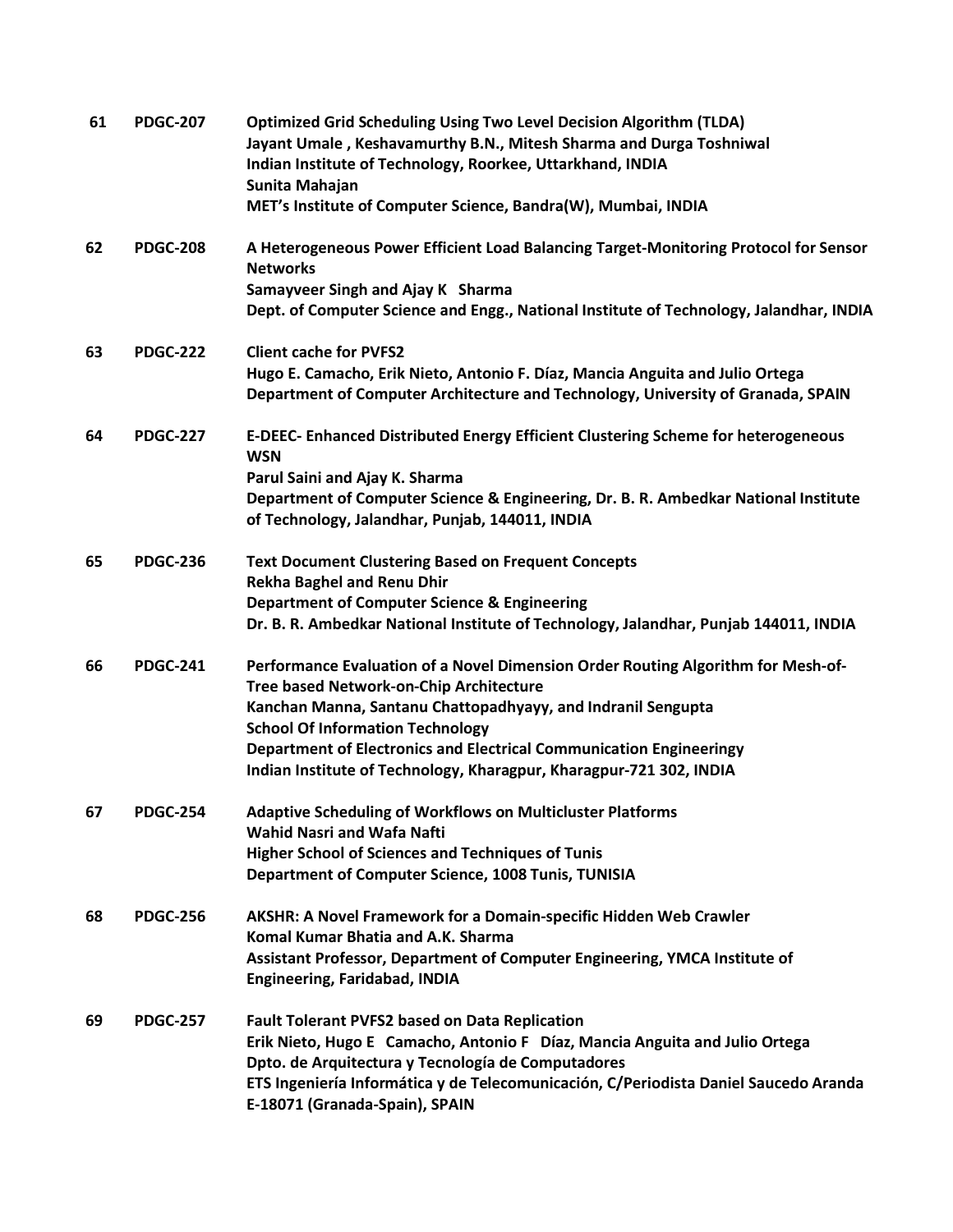| 70 | <b>PDGC-269</b> | <b>Graph Partitioning for a Network of Heterogeneous Workstations</b><br>Janhavi B, Sunil Surve and Sapna Prabhu<br>Electronics Dept., Fr. Conceicao Rodrigues College of Engineering,<br>Bandra (West), Mumbai, INDIA                                                                                                            |
|----|-----------------|-----------------------------------------------------------------------------------------------------------------------------------------------------------------------------------------------------------------------------------------------------------------------------------------------------------------------------------|
| 71 | <b>PDGC-278</b> | A Framework for Hierarchical Clustering based Indexing in Search Engines<br>Parul Gupta and A.K. Sharma<br><b>Department of Computer Engineering</b><br>Y.M.C.A. University of Science and Technology, Faridabad, INDIA                                                                                                           |
| 72 | <b>PDGC-282</b> | Trust and Reputation for Secured Selection of Grid Resources: A Novel Approach<br>V. Vijayakumar and R.S.D. Wahida Banu<br>Anna University, Chennai, Tamilnadu, INDIA<br>J. H. Abawajy, Pervasive Computing and Networks Research Director, Faculty of Science<br>and Technology, Deakin University, Geelong, Victoria, AUSTRALIA |
| 73 | <b>PDGC-295</b> | Security Concern and their Upshots in routing protocol of DTH based overlay networks<br>Anil Saroliya and Mohd. Faizal<br>LIET Alwar, Rajasthan, INDIA                                                                                                                                                                            |
| 74 | <b>PDGC-302</b> | Cloud Computing : New challenge to the entire computer industry<br><b>Peeyush Mathur and Nikhil Nichal</b><br><b>Department of Computer Engineering</b><br>Sobhasaria Engineering College, Sikar, INDIA                                                                                                                           |
| 75 | <b>PDGC-304</b> | <b>Deadlock Free Wormhole Routing In Torus Networks</b><br>Neeraj Kumar Verma<br><b>Computer Science and Information Technology Deptt.</b><br>Krishna Institute of Management and Technology, Moradabad, Uttar Pradesh, INDIA                                                                                                     |
| 76 | <b>PDGC-305</b> | A Novel Approach for Selection of Semantic Web Services in Service-Oriented Goal<br><b>Based Framework</b><br>Ujjal Marjit, Umasankar Debnath, Abhik Kumar De and Utpal Biswas<br>CIRM, University of Kalyani, Nadia, W.B., INDIA                                                                                                 |
| 77 | <b>PDGC-307</b> | Web Service Discovery Research: A Study of Existing Approaches<br><b>Vaneet Sharma and Mukesh Kumar</b><br>UIET, Panjab University Chandigarh-160014, INDIA                                                                                                                                                                       |
| 78 | <b>PDGC-336</b> | An Efficient Lookup Algorithm for Dynamic Peer-to-Peer Chord<br>Ashok Kumar Ojha and Krishna Kant<br><b>Department of Computer Science and Engineering</b><br>Motilal Nehru National Institute of Technology, Allahabad - INDIA                                                                                                   |
| 79 | <b>PDGC-341</b> | Architecture for Evaluating Web Service QoS Parameters Using Agents<br>M.Thirumaran, P.Dhavachelvan and S.Abarna<br>Department of Computer Science and Engineering,<br><b>Pondicherry Engineering College, INDIA</b>                                                                                                              |